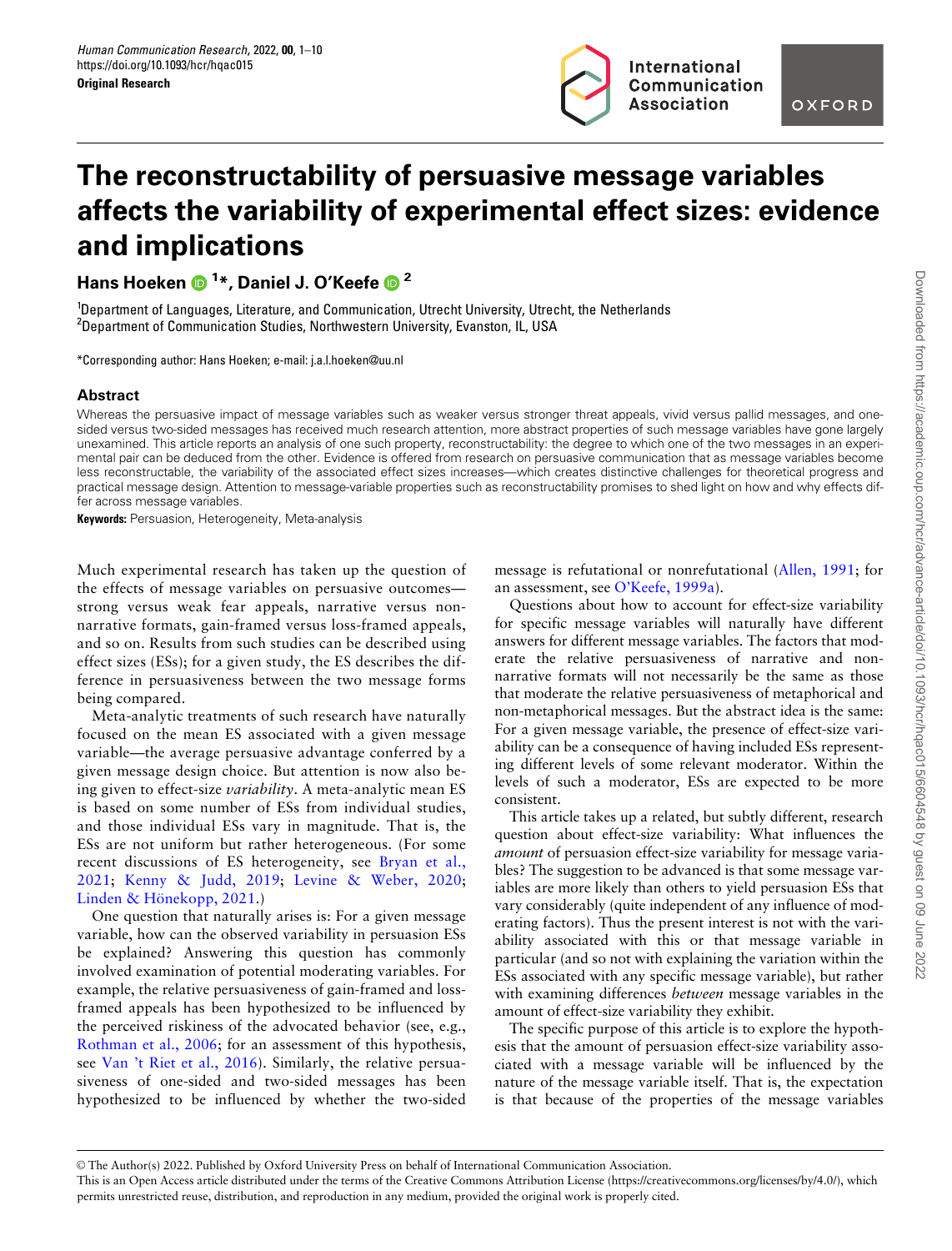involved, different message variables will display different amounts of effect-size variability. The implication is that, for example, some message variables will naturally be more likely than other to exhibit apparent "replication failures," just because the nature of the message variable is such as to create a greater amount of variation in ESs. What on the surface seems like a failure-to-replicate might instead be an understandable consequence of the nature of the message variable being studied—which would suggest some caution before concluding that a given effect is not in fact genuine.

In what follows, first some greater attention is given to how to describe the amount of persuasion effect-size variation associated with a given message variable. One key messagevariable property of interest is then discussed: the reconstructability of experimental messages, that is, whether seeing one experimental message (in a pair) permits one to reconstruct the other message. Then relevant empirical evidence is reviewed to assess the degree to which message reconstructability is associated with differences in the amount of persuasion effect-size variability.

# Describing ES variation

The present project's interest is in seeing how and why different message variables might have systematically different amounts of variability among the persuasion ESs associated with that variable. The purpose of this section is to provide some greater clarification about the idea of ES variation, and specifically to provide a means of describing ES variation.

As an entry point: Imagine two message variables A and B (variables such as narrative vs. non-narrative, strong vs. weak threat appeals, gain-framed vs. loss-framed appeals, and so on) that have been studied for their effects on message persuasiveness. Meta-analyses of the research on each variable reveal that the two message variables have the same mean ES; that is, the meta-analytic mean difference in persuasiveness between the two versions of message variable A is the same as the meta-analytic mean difference in persuasiveness between the two versions of message variable B.

However, the dispersion of the ESs is quite different. The ESs for message variable A are all tightly clustered around the mean effect; there's not much difference from study to study in the observed ES. But for message variable B, the ESs are quite dispersed; there's a lot of variation from study to study in the observed ES. That difference—in the absolute amount of variability in ESs—is the focus of the present article. This focus is potentially open to misunderstanding, so this section tries to be clear about the present interest.

The focus here is not on the *heterogeneity* of ESs, at least under some definitions of heterogeneity. For example, the present interest is not represented by familiar meta-analytic "measures of heterogeneity" such as  $I^2$ , Q, H, and Birge's R ([Birge, 1932](#page-8-0); [Card, 2012,](#page-8-0) pp. 184–191; [Higgins](#page-8-0) & [Thompson, 2002](#page-8-0); [Higgins et al., 2003](#page-8-0); [Huedo-Medina et al.,](#page-8-0) [2006\)](#page-8-0). The reason is that those indices do not describe the absolute amount of variation in a set of ESs. Those indices describe the relative amount of variation—relative to the amount expected on the basis of human sampling variation.

As [Borenstein et al. \(2017](#page-8-0), p. 11) have explained concerning  $I^2$ , this point is often misunderstood: "A small value of  $I^2$ is interpreted as meaning that the effect size is comparable across studies. A large value of  $I^2$  is interpreted as meaning that the effect size varies substantively across studies. In fact,

 $I<sup>2</sup>$  does not tell us how much the effect size varies." The reason is that " $I^2$  is a proportion and not an absolute value. As such, it cannot tell us how much the effects vary" (p. 7; see also Rücker et al., 2008).

Similarly, the present interest is not heterogeneity as defined by [Levine and Weber \(2020,](#page-8-0) p. 343): "Heterogeneity of effects exists when effects vary from primary study to primary study more than would be expected by sampling error alone." In that usage, heterogeneity does not exist if the amount of variability is relatively small (that is, relative when compared to, and hence potentially explainable by, human sampling variation); heterogeneity would be said to exist when the value of a heterogeneity index is statistically significant, because such a result indicates a greater amount of ES-to-ES variation than would be expected on the basis of sampling variation alone. But the present project is interested in the absolute amount of variability of ESs, regardless of the relationship between the amount of observed variability and the amount of variability expected on the basis of sampling variation alone.

So the present article's concern is specifically with the absolute amount of ES variability associated with persuasive message variables.<sup>1</sup> Two (related) ways of describing that property are used here: prediction intervals and T (the estimate of tau).

A prediction interval specifies the plausible range of ESs to be observed in the next application (e.g., the next study). Thus "a prediction interval provides a description of the plausible range of effects if the treatment is applied in a new study or a new population similar to those included in the metaanalysis" [\(Partlett](#page-9-0) [& Riley, 2017](#page-9-0), p. 302). "A 95% prediction interval estimates where the true effects are to be expected for 95% of similar (exchangeable) studies that might be conducted in the future" [\(IntHout et al., 2016](#page-8-0), p. 2). So the more dispersed a given set of ESs is, the greater uncertainty there is about the location of the ES in the next study, and hence the wider the corresponding prediction interval will be. (For computational details, see [Borenstein, 2019,](#page-8-0) pp. 337–345; [Borenstein et al., 2021,](#page-8-0) pp. 121–122.)

Prediction intervals (PIs) are not to be confused with confidence intervals (CIs) as these address different questions (see [Borenstein, 2019](#page-8-0), pp. 94–96). The 95% CI around a metaanalytic mean ES gives the range of plausible population (mean) values; the 95% PI gives the range of plausible future individual ESs. The relationship of PIs and CIs is sometimes misunderstood because of a mistaken belief that the CI describes the dispersion of effects in individual studies; the CI instead describes the range within which the mean effect (the population effect) is likely to be found. The CI answers the question "where is the mean effect likely to be?" whereas the PI answers the question "where is the effect size in an individual study likely to be?"

The width of a prediction interval thus provides a straightforward representation of the absolute variability of the associated ESs. As the dispersion of ESs increases, so will the width of the corresponding PI. And hence comparing PI widths between message variables will give an indication of how variables might differ in the variability of their ESs.

A second way of describing ES variation uses T, the estimate of the standard deviation of the true ESs. T is the square root of  $T^2$ , the estimate of the variance of the true ESs (the estimate of the between-study variance). (For computational details, see [Borenstein, 2019](#page-8-0), p. 336; [Borenstein et al., 2021,](#page-8-0)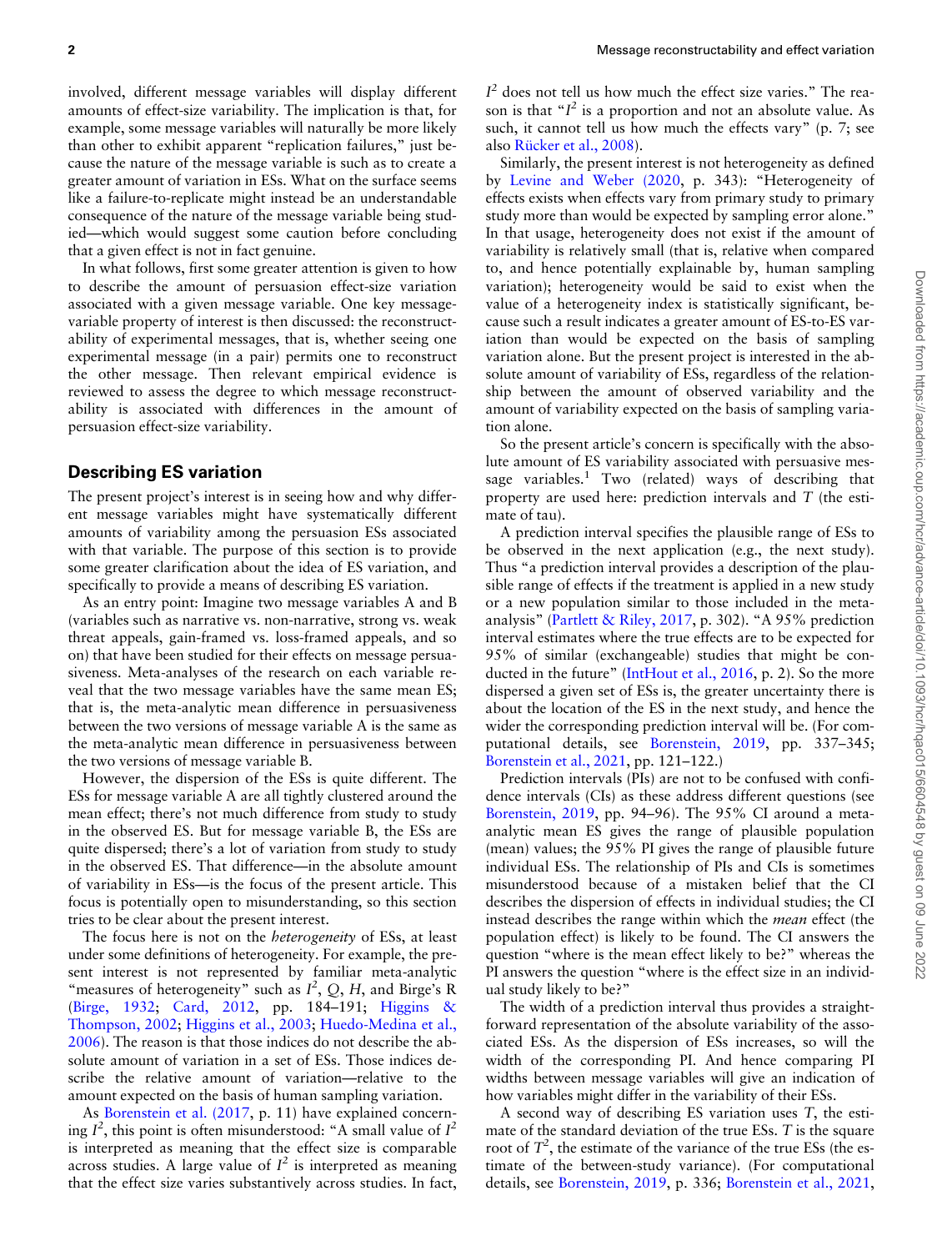pp.  $106-109$ .)<sup>2</sup> T thus provides another representation of the absolute variability of the associated ESs. As the dispersion of ESs increases, so will the value of T. And hence comparing values of T between message variables will give an indication of how variables might differ in the variability of their ESs.

Prediction intervals and T are related, because the width of the prediction interval—the plausible range of ESs in future individual studies—is affected by (inter alia) the observed variability of ESs, which is reflected in  $T$ . (In fact,  $T$  figures in the computation of the associated prediction interval.) But because values of  $T$  are likely to be opaque to many whereas prediction intervals are more readily understandable, both are reported here.

# The reconstructability of message variable manipulations

In experimental studies of the effects of different messages on persuasive outcomes, message variables are manipulated so as to create pairs of messages differing in some specified way (e.g., vivid versus pallid messages, or messages with strong versus weak arguments). But if the ways in which a given message variable is manipulated varies widely between studies, there might naturally be variation in ESs as well.

For example, [Hoeken et al. \(2020\)](#page-8-0) showed that research on the contrast between "strong arguments" and "weak arguments" has used very different operationalizations of "weak arguments": arguments that point to less desirable consequences than the strong arguments, arguments that present information that is not relevant to the issue at hand, or even counterarguments to the advocated view (e.g., arguments describing undesirable consequences of the advocated action). Such variations in operationalization could contribute to variation in observed ESs.

Message variables might naturally differ in the extent to which there are such differences in operationalizations. To assess how and to what extent manipulations of a given message variable differ between studies, one might ideally collect and analyze all the different message versions that have been used in the studies of that message variable; this could permit comparisons between different message variables with respect to variation in the extent to which operationalizations differ. However, for many—especially, but not exclusively, older studies the experimental message materials are unavailable, making this an unworkable way to proceed. The question is whether there is some alternative way of systematically describing such difference between message variables.

The proposal offered in this article is that an estimate of the variation in operationalizations can be found in the reconstructability of the message versions. Concretely put, the question is whether the definition of the message variable enables a researcher who is provided with one version of the message to reconstruct the other version of the message. Three categories of message-variable reconstructability can be distinguished: fully reconstructable, semi-reconstructable, and unreconstructable.

A fully reconstructable message variable is one in which either version of the message can be deduced from the other. The message variable labeled "But you are free" provides an example. [Carpenter \(2013,](#page-8-0) p. 6) describes this variable as follows: "In the control condition, the experimenter made a simple direct request: 'Sorry, Madam/Sir, would you have some coins to take the bus, please?' In the experimental condition, the experimenter added: 'But you are free to accept or to refuse.'" If one is provided with the message for the experimental condition, one can reconstruct what the message in the control condition must have looked like by deleting the 'But you are free' phrase. And if provided with the controlcondition message, one can reconstruct what the experimental-condition message must have looked like by adding the 'But you are free' phrase.

For message variables to be termed "fully reconstructable" here, it is necessary that the reconstructed message be quite constrained, even if the exact wording cannot be deduced. For instance, the contrast between rhetorical questions and statements is a fully reconstructable variable even though (e.g.) the rhetorical version of a statement such as "Carbon dioxide emissions should be reduced" could read either "Shouldn't carbon dioxide emissions be reduced?" or "Carbon dioxide emissions should be reduced, shouldn't they?"

A semi-reconstructable message variable is one in which there is an asymmetry in reconstructability: given the variable's definition, one version of the message can be deduced from the other, but not vice versa. That is, one can reconstruct version A based on version B but not the other way around. As an example, consider research on the effects of adding visual material to text, where the message contrast is text-only versus text-plus-visual. One can reconstruct the text-only version by deleting the visual of the text-plus-visual version; however, one cannot reconstruct the text-plus-visual version based on the text-only version.

An unreconstructable message variable is one in which neither version of the message can be deduced from the other. There are two kinds of unreconstructable message variables, ones involving categorical message variables and ones involving continuous message variables.

For unreconstructable categorical message variables, the message versions to be compared differ on various unidentified dimensions. For instance, [Walter et al. \(2018\)](#page-9-0) describe their inclusion criteria for studies on the effect of humor as follows: "a more realistic inclusion criteria will require relevant studies to provide a direct comparison between a humor message and a humorless message on the same topic, rather than two identical messages that differ only with respect to the inclusion of humor" ([Walter et al., 2018,](#page-9-0) p. 352). As a result, when provided with a humorous message, it is not possible to reconstruct the humorless message or the other way around. Note, however, that for such categorical message variable, one can presumably tell which message type is represented by a given message; that is, one can tell whether the message is (e.g.) the humor message or the humorless message.

For unreconstructable continuous message variables, the message variable varies along a continuum. For such message variables, not only can one not reconstruct either message given knowledge of the other, one cannot even be sure which message type is represented by a given message. Studies of speech-rate variation (e.g., as reviewed by [Preiss et al., 2014\)](#page-9-0) provide an example. Such studies compare the persuasiveness of a faster-spoken message to a slower-spoken message (expressed in wpm: words per minute). But very different points on the wpm continuum can be chosen to create a rate contrast. Hence, for example, a speech rate classified as relatively "slow" in one study (207 wpm; [Vann et al., 1987](#page-9-0)) can be considerably higher than that of the relatively "fast" message in another study (140 wpm; [Miller et al, 1976](#page-9-0)). And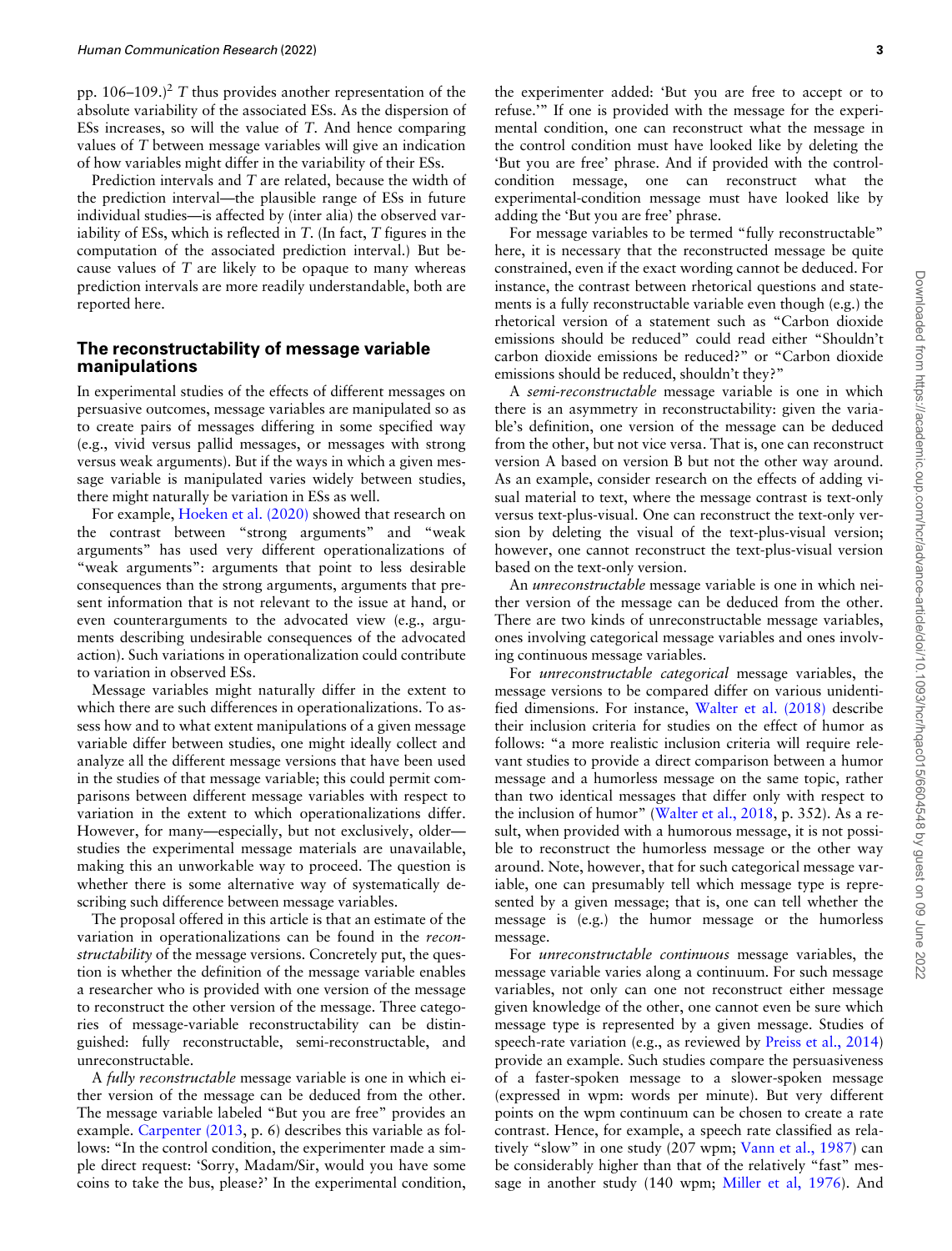such studies also differ in the size of difference between the two conditions; for example, in one study it was 17 wpm (173 vs. 190; [Vann et al., 1987\)](#page-9-0) but in another was 151 wpm (145 vs. 296; [Wheeless, 1971\)](#page-9-0).

Continuous message design variables can thus lead to additional variation in ESs for two reasons. First, studies may differ in which part of the continuum they exploit. The two versions differing in, for instance, speech rate might both be located toward the lower end of the continuum, or toward the higher end, or somewhere in between. Especially when a message version appears in the middle of the continuum, it may be impossible to decide whether the message is meant to represent the high or low version of the comparison. Second, the difference between the two versions may be relatively small in one study but quite large in another study.

To summarize: Message variables differ in reconstructability—and hence in the extent to which the manipulation of the message variable in different studies is likely to be quite similar or very different. For fully reconstructable message variables, the definition of the message variable determines how to design message version A based on version B, and how to design version B provided with version A; this should lead to very similar manipulations across studies. Semi-reconstructable message variables enable designing version A when given version B, but not the other way around; such manipulations seem likely to vary more widely compared to the fully reconstructable variables. And unreconstructable message variables should show considerable variation in operationalization across studies, because the message variable is based either on unreconstructable message categories or on a continuum.

# Methods

The hypothesis to be examined is that message-variable reconstructability is related to the variability of persuasion ESs. As a way of obtaining evidence relevant to that hypothesis, we exploited the dataset of [O'Keefe and Hoeken \(2021\)](#page-9-0). Their dataset consisted of 30 meta-analyses of the effect of different message variables on persuasive outcomes. A number of previous papers have reviewed persuasion meta-analyses and so might potentially have been sources of relevant data [\(Dillard,](#page-8-0) [1998;](#page-8-0) [Rains et al., 2018](#page-9-0); [Weber & Popova, 2012](#page-9-0)). But [O'Keefe and Hoeken's \(2021\)](#page-9-0) review has three features that made it especially attractive as a data source.

One is its broad sweep of message variables. [O'Keefe and](#page-9-0) [Hoeken's \(2021\)](#page-9-0) review concerned meta-analyses of studies in which two versions of a persuasive message were compared, that is, meta-analyses of persuasion message variables; they included 30 meta-analyses. And their review appears to be rather inclusive, as suggested by the diversity of the message variables included: familiar well-studied variables (such as gain-framed versus loss-framed and narrative versus nonnarrative), but also other variables that don't figure so prominently in the research literature (e.g., speaking rate). They identified, and included as appropriate, unpublished metaanalyses. They excluded persuasion reviews that did not concern the persuasive effects of message variations, such as reviews of the effects of communication campaigns and reviews of the effects of psychological states such as guilt or anger. Thus their review concerned message variables

specifically—the focus of the present report—and it identified a large number of relevant meta-analyses.<sup>3</sup>

Second—and especially relevant to the present project—is their analysis of ES variability. Other reviews have focused on the magnitude of the mean ESs associated with message variables, but have not reported data concerning ES variability.<sup>4</sup>

Third, [O'Keefe and Hoeken's \(2021\)](#page-9-0) underlying data are publicly available, unlike the data for some previous reviews of persuasion meta-analyses (e.g., [Weber & Popova, 2012\)](#page-9-0). Their data—and thus the data for the present report—can be scrutinized or re-analyzed by other researchers.

We classified each of [O'Keefe and Hoeken's \(2021\)](#page-9-0) 30 message variables as fully reconstructable, semi-reconstructable, or unreconstructable (the [Supplementary Appendix](https://academic.oup.com/hcr/article-lookup/doi/10.1093/hcr/hqac015#supplementary-data) provides details, including information about intercoder reliability). We then examined the variability of the ESs associated with each message variable by (a) calculating the width of its 95% prediction interval as reported by [O'Keefe and Hoeken](#page-9-0)  $(2021)$  and (b) calculating T, the estimate of the standard deviation of the true  $ESS$ <sup>5</sup> Wider prediction intervals and larger values of T indicate greater absolute variability in a set of ESs.

Six of the message variables were fully reconstructable: appeal framing (gain vs. loss; meta-analytic evidence from [O'Keefe & Jensen, 2006\)](#page-9-0), "but you are free" (included vs. omitted; [Carpenter, 2013\)](#page-8-0), conclusion (included vs. omitted; [O'Keefe, 2002](#page-9-0)), disrupt-then-reframe (vs. reframe-only; [Carpenter & Boster, 2009\)](#page-8-0), legitimizing paltry contributions (included vs. omitted; [Bolkan](#page-8-0) & [Rains, 2017](#page-8-0)), and rhetorical questions (vs. statements; [Gayle et al, 1998](#page-8-0)).

Five of the message variables were semi-reconstructable: information-source identification (included vs. omitted; [O'Keefe, 1998](#page-9-0)), metaphorical messages (vs. nonmetaphorical; [Brugman et al., 2019](#page-8-0)), sidedness (one-sided vs. two-sided; [O'Keefe, 1999a](#page-9-0)), "that's not all" (included vs. omitted; [Lee et al., 2019](#page-8-0)), and visual material (text-plus-visual vs. text-only; [Seo, 2020](#page-9-0), and [Seo](#page-9-0) & [Kim, 2018\)](#page-9-0).

Nineteen of the message variables were unreconstructable, of which thirteen were continuous variables and six were categorical variables. The unreconstructable continuous variables were: argument explicitness (explicit vs. implicit; metaanalytic evidence from [O'Keefe, 1998](#page-9-0)), argument strength (strong vs. weak; [Carpenter, 2015\)](#page-8-0), depicted response efficacy (high vs. low; [Witte](#page-9-0) & [Allen, 2000\)](#page-9-0), depicted self-efficacy (high vs. low; [Witte & Allen, 2000\)](#page-9-0), depicted threat severity (high vs. low; [De Hoog et al., 2007\)](#page-8-0), depicted threat vulnera-bility (high vs. low; [De Hoog et al., 2007](#page-8-0)), evidence amount (more vs. less; [Stiff, 1985,](#page-9-0) [1986](#page-9-0)), language intensity (high vs. low; [Hamilton & Hunter, 1998](#page-8-0)), political advertising tone (positive vs. negative; [Lau et al., 2007\)](#page-8-0), recommendation specificity (specific vs. general; [O'Keefe, 2002](#page-9-0)), speaking rate (faster vs. slower; [Preiss et al., 2014](#page-9-0)), threat appeal strength (strong vs. weak; [White](#page-9-0) [& Albarrac](#page-9-0)í[n, 2018](#page-9-0)), and vividness (vivid vs. pallid; [Blond](#page-8-0)é & Girandola, 2016). Th[e](#page-8-0) unreconstructable categorical variables were: cultural tailoring (deeptailored vs. not tailored; [Hornikx](#page-8-0) [& O'Keefe, 2009\)](#page-8-0), evidence type (statistical vs. narrative; [Allen & Preiss, 1997](#page-8-0)), humor (humorous vs. non-humorous; [Walter et al., 2018](#page-9-0)), narrative (vs. non-narrative; [Shen et al., 2015](#page-9-0)), sexual content (vs. nonsexual; [Lull](#page-9-0) & [Bushman, 2015\)](#page-9-0), and victim description (identifiable vs. non-identifiable; [Lee](#page-8-0) [& Feeley, 2016\)](#page-8-0).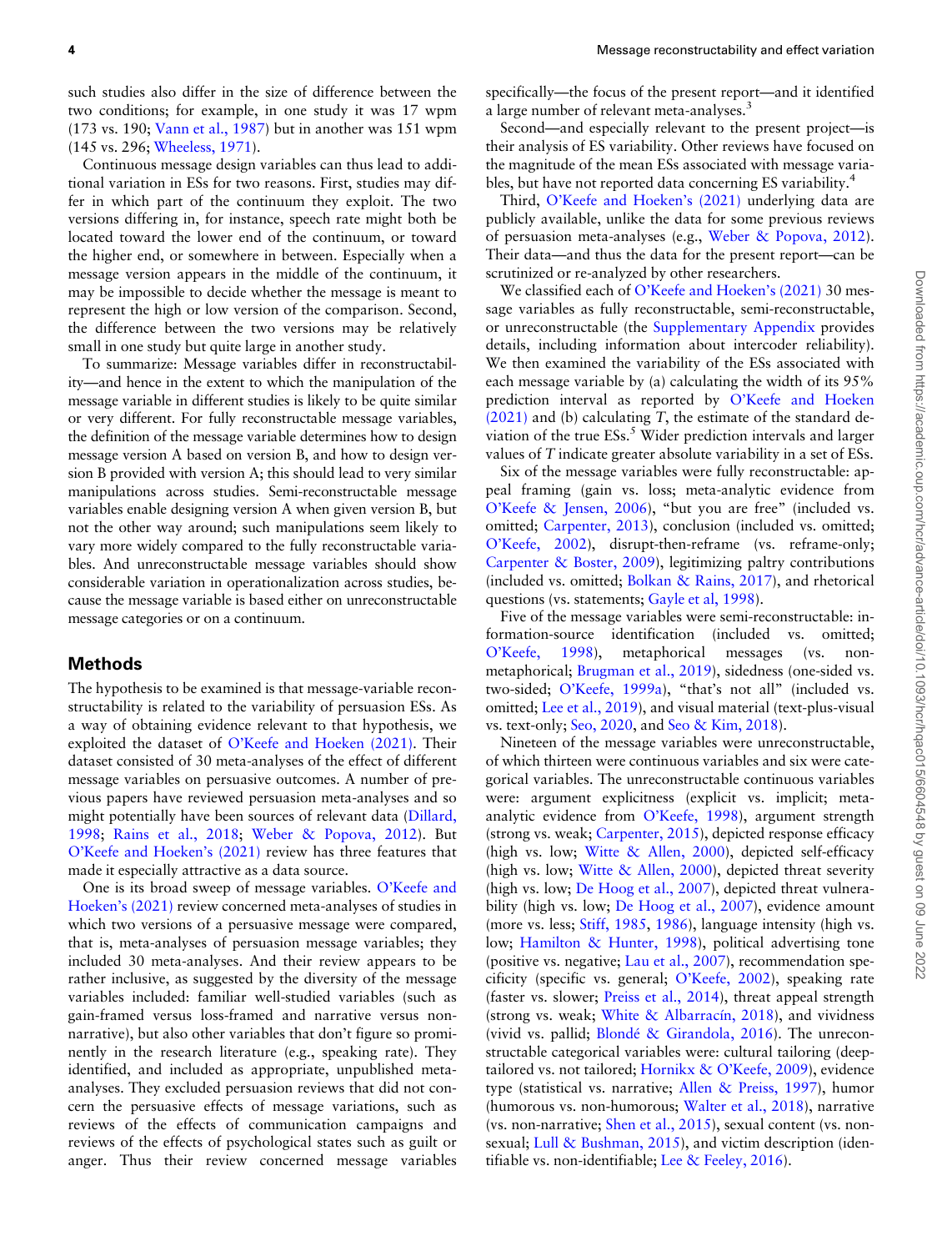|  | <b>Table 1.</b> Prediction intervals, prediction interval widths, and Ts for message variables |  |  |  |  |  |  |  |  |
|--|------------------------------------------------------------------------------------------------|--|--|--|--|--|--|--|--|
|--|------------------------------------------------------------------------------------------------|--|--|--|--|--|--|--|--|

| Message variable                                         | $\boldsymbol{k}$ | 95% PI          | 95% PI width | $T_{\rm}$ |
|----------------------------------------------------------|------------------|-----------------|--------------|-----------|
| Appeal framing (gain vs. loss)                           | 165              | $-0.149, 0.180$ | 0.329        | 0.084     |
| Sidedness (two-sided vs. one-sided)                      | 107              | $-0.277, 0.273$ | 0.550        | 0.141     |
| Metaphorical (vs. non-metaphorical)                      | 91               | $-0.119, 0.254$ | 0.373        | 0.095     |
| Cultural tailoring (deep-tailored vs. not-tailored)      | 67               | $-0.223, 0.357$ | 0.580        | 0.148     |
| Humor (humorous vs. non-humorous)                        | 58               | $-0.300, 0.500$ | 0.800        | 0.212     |
| Depicted threat severity (high vs. low)                  | 55               | $-0.106, 0.327$ | 0.433        | 0.110     |
| Threat appeal strength (strong vs. weak)                 | 48               | $-0.396, 0.551$ | 0.947        | 0.255     |
| Speaking rate (faster vs. slower)                        | 44               | $-0.387, 0.495$ | 0.882        | 0.232     |
| "But you are free" (included vs. omitted)                | 42               | $-0.008, 0.346$ | 0.354        | 0.089     |
| Victim description (identifiable vs. non-identifiable)   | 41               | $-0.174, 0.273$ | 0.447        | 0.110     |
| Vividness (vivid vs. pallid)                             | 37               | $-0.168, 0.440$ | 0.608        | 0.155     |
| Narrative (narrative vs. non-narrative)                  | 34               | $-0.107, 0.237$ | 0.344        | 0.084     |
| Legitimizing paltry contributions (included vs. omitted) | 34               | $-0.013, 0.434$ | 0.337        | 0.114     |
| Depicted threat vulnerability (high vs. low)             | 32               | $-0.245, 0.516$ | 0.761        | 0.197     |
| Evidence amount (high vs. low)                           | 31               | 0.040, 0.395    | 0.355        | 0.089     |
| Political advertising tone (positive vs. negative)       | 27               | $-0.423, 0.406$ | 0.829        | 0.210     |
| Depicted response efficacy (high vs. low)                | 24               | $-0.148, 0.501$ | 0.649        | 0.164     |
| Depicted self-efficacy (high vs. low)                    | 21               | $-0.138, 0.495$ | 0.633        | 0.158     |
| Visual material (text-plus-visual vs. text-only)         | 20               | $-0.240, 0.342$ | 0.582        | 0.138     |
| Rhetorical questions (vs. statements)                    | 18               | $-0.103, 0.218$ | 0.321        | 0.071     |
| Recommendation specificity (specific vs. general)        | 18               | $-0.158, 0.347$ | 0.505        | 0.118     |
| Argument explicitness (explicit vs. implicit)            | 18               | $-0.113, 0.372$ | 0.485        | 0.114     |
| "That's not all" (included vs. omitted)                  | 18               | $-0.198, 0.477$ | 0.675        | 0.161     |
| Conclusion (included vs. omitted)                        | 17               | $-0.185, 0.373$ | 0.558        | 0.130     |
| Evidence type (statistical vs. narrative)                | 16               | $-0.307, 0.385$ | 0.692        | 0.161     |
| Language intensity (high vs. low)                        | 15               | $-0.195, 0.230$ | 0.425        | 0.095     |
| Disrupt-then-reframe (vs. reframe-only)                  | 14               | 0.225, 0.347    | 0.122        | 0.000     |
| Information-source identification (included vs. omitted) | 13               | $-0.112, 0.251$ | 0.363        | 0.077     |
| Argument strength (strong vs. weak)                      | 13               | $-0.084, 0.437$ | 0.521        | 0.118     |
| Sexual content (sexual vs. non-sexual)                   | 11               | $-0.293, 0.329$ | 0.622        | 0.138     |

k: number of effect sizes; PI: prediction interval; T: estimate of the standard deviation of the true effect sizes.

# **Results**

The PI widths and T values for each message variable are given in Table 1. As indicated in [Table 2](#page-5-0), both PI widths and T values varied depending on the reconstructability of the message variable. Effect size variability was smallest for fully reconstructable variables (mean PI width of 0.34, mean T of 0.08), intermediate for semi-reconstructable variables (mean PI width of 0.51, mean T of 0.12), and largest for unreconstructable variables (mean PI width of 0.61, mean T of 0.15). Among unreconstructable variables, there was not much difference in ES variability between categorical variables (mean PI width of 0.58, mean T of 0.14) and continuous variables (mean PI width of 0.62, mean  $T$  of 0.16).<sup>6</sup>

# **Discussion**

There is considerable variability in the ESs associated with persuasive message variables. All of the prediction intervals are rather wide (mean PI width  $= 0.54$ ), and most of them (28/30, 93%) include both positive and negative values; the T values also suggest considerable variation in ESs (mean  $T = 0.13$ .

But the reconstructability of a message variable influences the variability of the associated ESs. Specifically, as reconstructability diminishes, effect-size variability increases: prediction intervals widen (mean PI width of 0.34 for fully reconstructable variables, 0.61 for unreconstructable variables) and T increases (mean T of 0.08 for fully reconstructable variables, 0.15 for unreconstructable variables).

#### Consequences of effect-size variability

Large effect-size variability creates at least three challenges. First, apparent replication failures are made more likely. Two studies of a given message variable are more likely to produce divergent results if the underlying population of ESs has more intrinsic variability.

Second, establishing the existence of a non-zero mean (population) effect is made more difficult. If there is little ES variability from study to study, then a relatively smaller number of studies might end up providing sufficient evidence to underwrite the claim of a non-zero effect; that is, it's easier to find a statistically significant mean meta-analytic effect if the ESs being synthesized consistently find similar positive effects. (And this is the case both for establishing main effects and for establishing contingent effects, that is, effects when limiting conditions are specified.)

Third, guidance for message designers becomes less certain. The larger the ES variability for a message variable, the less predictable is the effect of that variable for any given future application—and hence the less confidence one can have in making message design recommendations.

But, as the present results indicate, these challenges are likely to be more substantial for some message variables than for others. Specifically, the less reconstructable a message variable is, the more significant these challenges will be. Researchers and message designers should plan accordingly. For example, when studying an unreconstructable message, researchers should expect to need more studies before being in a position to reach dependable conclusions. And message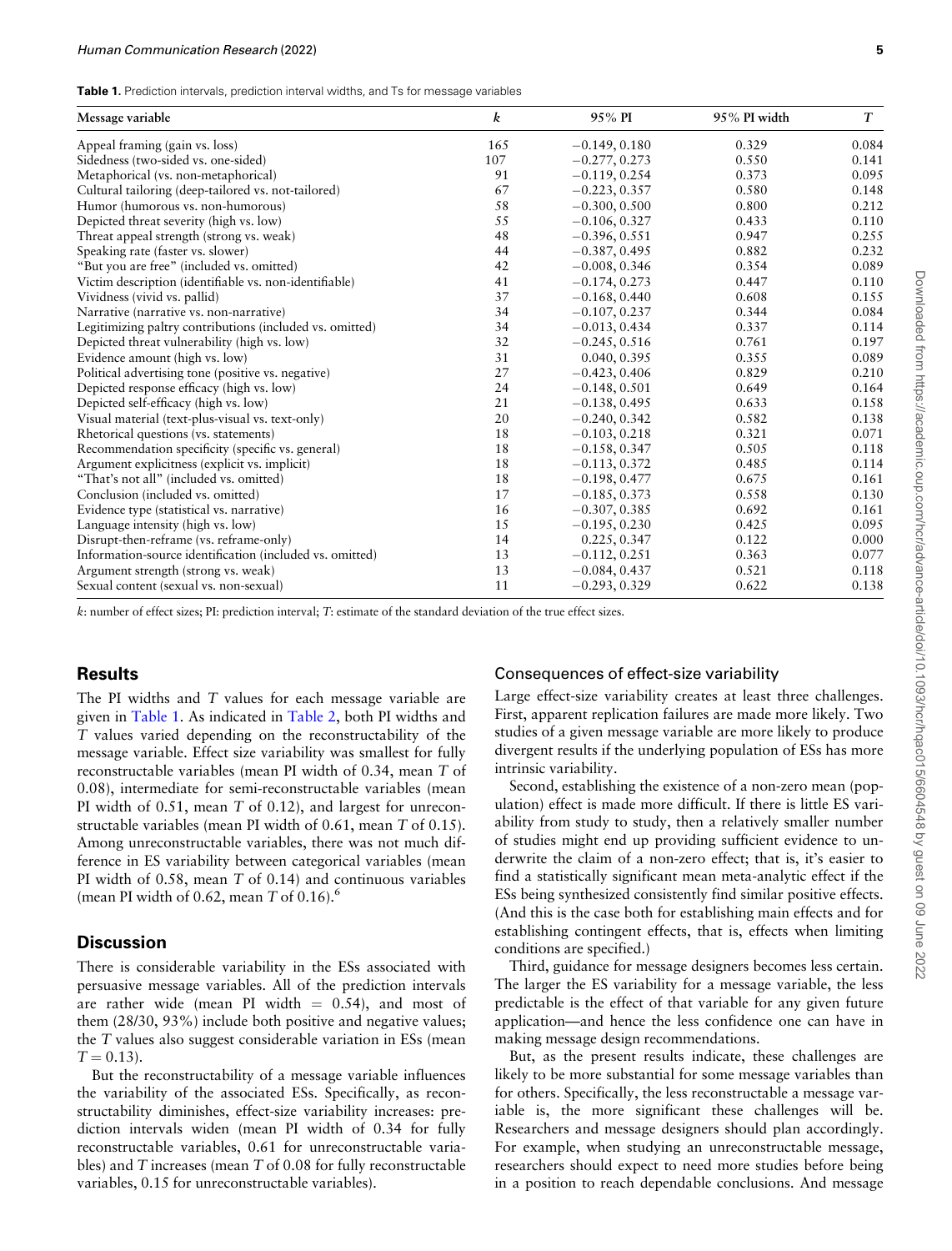| Message variable reconstructability | N  | Mean $95\%$ PI width (SD) | Median 95% PI width | Mean $T(SD)$ | Median T |
|-------------------------------------|----|---------------------------|---------------------|--------------|----------|
| Fully reconstructable               |    | 0.337(0.14)               | 0.333               | 0.081(0.05)  | 0.087    |
| Semi-reconstructable                |    | 0.509(0.14)               | 0.550               | 0.122(0.03)  | 0.138    |
| Unreconstructable                   | 19 | 0.606(0.18)               | 0.608               | 0.151(0.05)  | 0.148    |
| Categorical                         | 6  | 0.581(0.16)               | 0.601               | 0.142(0.04)  | 0.143    |
| Continuous                          | 13 | 0.618(0.19)               | 0.608               | 0.155(0.05)  | 0.155    |

<span id="page-5-0"></span>Table 2. Prediction interval widths and Ts as a function of reconstructability

N: number of cases (mean effect sizes); PI: prediction interval; T: estimate of the standard deviation of the true effect sizes; SD: standard deviation.

designers should expect that the effects associated with an unreconstructable message variable will be less predictable than those associated with other variables.

# Analysis of prediction-interval widths

#### Contextualizing the observed effect-size variability

To better understand the ES variability reported above, it will be useful to compare that variability to other reports of ES variability. Two such reports are Linden and Hönekopp's [\(2021\)](#page-9-0) analysis of T values in psychological research and [O'Keefe and Hoeken's \(2021\)](#page-9-0) analysis of prediction-interval widths in persuasive message effects research.

#### Analysis of T values

The variation estimates reported by Linden and Hönekopp [\(2021\)](#page-9-0) for close replications and for conceptual replications provide particularly informative comparisons. Close replications aim to replicate studies as much as possible, using the exact same intervention, measuring dependent variables and instructing participants in the exact same way, and taking care that the samples are as similar as possible; close replications thus functionally set a lower limit on what variation in ESs might be expected. Conceptual replications, on the other hand, are the sorts of studies commonly reviewed in a metaanalysis; although every study addresses the same abstract research question, the concrete experimental materials, samples, and so on vary considerably.

Linden and Hönekopp's  $(2021, p. 364)$  mean T for close replications was 0.05; that for conceptual replications was  $0.16<sup>7</sup>$  The Ts reported here fall within this range; the Ts for semi-reconstructable (0.12) and unreconstructable (0.16) variables are toward the upper end of the range, and the T for reconstructable message variables (0.08) is at the lower end.

But for all the message variables reviewed here, the studies included in the meta-analyses were conceptual replications; thus one might have expected that all the message variables would have displayed ES variability similar to [Linden and](#page-9-0) Hönekopp's (2021) value for conceptual replications. However, the observed variability for fully reconstructable message variables is noticeably smaller than that. In fact, the variability for fully reconstructable message variables is much closer to the variability seen for close replications than to that seen for conceptual replications.

So compared against the T values seen in psychological research generally, the variability of persuasive message-effect ESs seems quite typical for unreconstructable message variables—but the variability is considerably smaller for fully reconstructable message variables, and indeed approaches what one might think of as the lower bound of variability.

[O'Keefe and Hoeken \(2021\)](#page-9-0) reported prediction-interval widths for persuasive message variables, both for simple main effects and for various contingent effects, that is, effects under specified moderating conditions. The PI widths of interest here are the ones observed when taking one or two moderating conditions into account. Because these subsets of effects come from studies that share some properties (e.g., where the moderating variable is the nature of the participant sample, the studies will have similar samples), the ESs can be expected to be more consistent.

More specifically, the PI widths of interest are those that O'Keefe and Hoeken reported as the narrowest PI widths observed under moderating conditions. These provide a realistic estimate of the narrowest PI widths that might be expected (just as Linden and Hönekopp's mean  $T$  for close replications provides a realistic estimate of the lower bound to be expected for T values). [O'Keefe and Hoeken \(2021,](#page-9-0) p. 7) reported that the mean PI width for the narrowest PI widths was 0.38 when taking one moderator into account and was 0.32 when taking two moderators into account.

All of the mean ESs analyzed here represented simple main effects (without moderating conditions being specified), and so one might have expected the ES variability to be considerably larger than those values. And indeed that is the case for semi-reconstructable message variables (mean PI width of 0.51) and for unreconstructable message variables (0.61). However, the mean PI width for fully reconstructable message variables (0.34) is very much in line with the narrowest widths seen when moderating conditions are specified. That is, the PI widths for fully reconstructable message variables even when no moderating conditions are specified—are rather like those seen more generally for the narrowest PI widths when moderators are taken into account.

#### Summary

When a message variable is fully reconstructable, the observed variability in ESs is noticeably small—close to the effective lower bound for variability. That's apparent both for T values (where the mean T for fully reconstructable message variables is in the neighborhood of the mean T for close replications in psychological research generally) and for PI widths (where the mean PI width for fully reconstructable message variables is in the neighborhood of the smallest PI widths observed for message variables when moderators are taken into account). In short, fully reconstructable message variables naturally produce relatively small amounts of ES variation compared to that generated by less reconstructable message variables.

Understanding the causes of ES variation is important as it directly influences accurate prediction. In the case of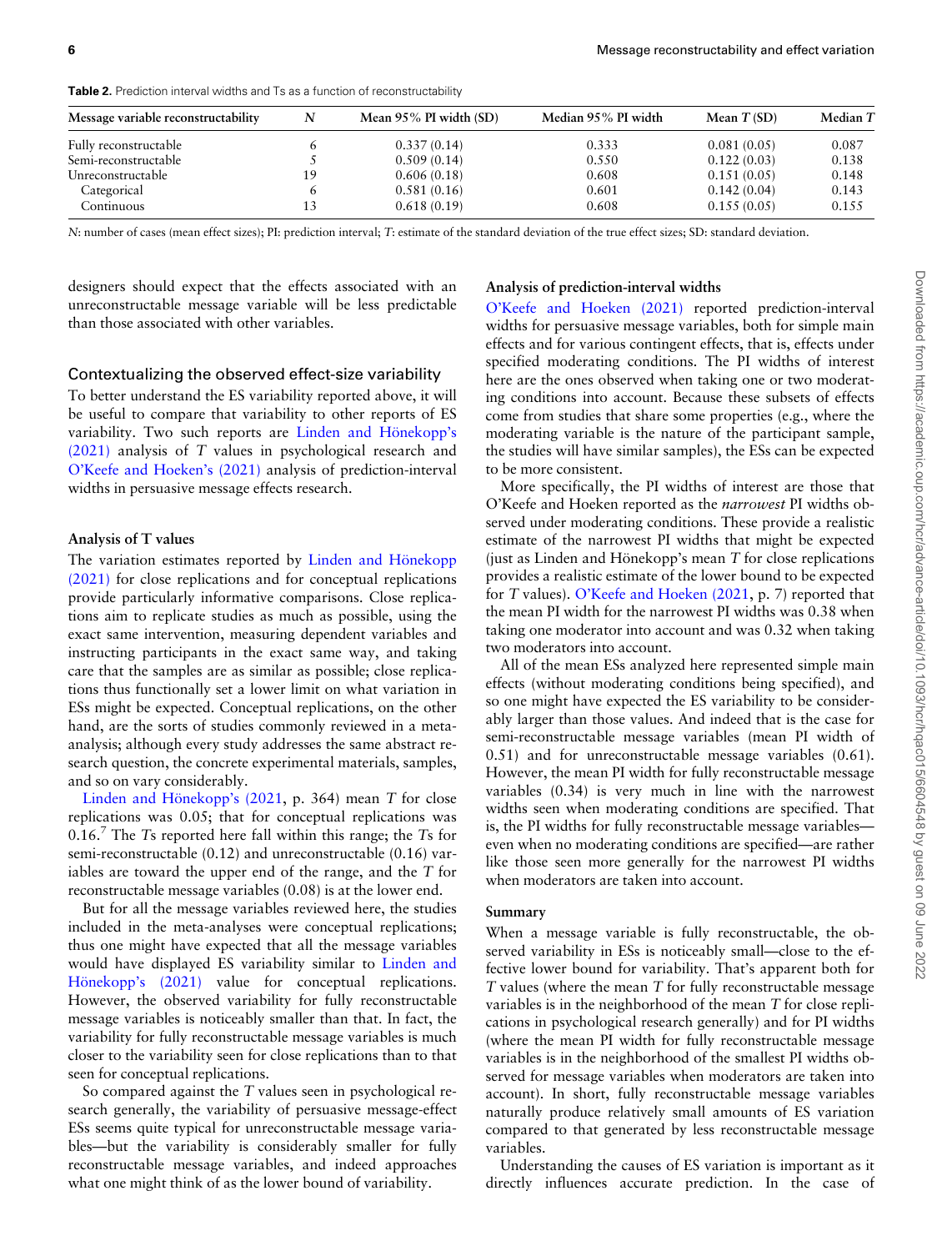persuasive message variables, one wants to be able to predict whether making a given message design choice will yield a more persuasive message. Especially if the true ES is small, large variations in ESs makes that a problematic undertaking. Such variations decrease the chances of replicating previous findings (even if there is a genuine effect in the population) and makes it more difficult to establish a true non-zero mean (population) effect. It also limits the ability to provide sound advice to message designers as the application of a message variable may backfire. One way forward is to identify moderating conditions under which the effect of the message variable is larger and/or more consistent. But the findings in this paper point to another promising avenue, namely, defining message variables more clearly in order to reduce the variation in how a given message variable has been manipulated.

#### Studying unreconstructable message variables

Most of the message variables reviewed here are unreconstructable (19/30, 63%). Given that as effect-size variability increases as reconstructability diminishes, one might be tempted to conclude that unreconstructable message variables are intrinsically defective, or at least somehow less desirable than more reconstructable variables. After all, as noted above, unreconstructable message variables pose special challenges for developing dependable generalizations and useful message design guidance.

But it would be a mistake to think that there is something inherently wrong with defining a message variable in a way that makes it unreconstructable. An unreconstructable message variable can be perfectly sensible—and manifestly relevant to practical message-design decisions. For example, "Should our ad be funny or serious?" is a question that might naturally arise during a message design process, and hence it will be valuable to have some understanding of the effects associated with the humorous-versus-non-humorous message contrast—even though that contrast is unreconstructable.

At the same time, researchers should understand the consequences of studying unreconstructable message variables. With such variables, the door is open to many different concrete realizations of the message contrast. Studies of message vividness provide a convenient example. As [Blond](#page-8-0)é [and](#page-8-0) [Girandola \(2016](#page-8-0), p. 112) explained, "in experimental studies, vividness has been manipulated using many operationalizations including the presence (vs. absence) of pictures, concrete (vs. abstract) words, concrete (vs. abstract) pictures, narratives (vs. statistical) evidences, and direct (vs. indirect) transmission of information."

So, faced with some unreconstructable message variable, one way in which researchers might try to make some progress in sorting out message effects is by decomposing the abstract variable into its more concrete (and reconstructable) operationalizations—and then focusing on understanding the effects of those more specific message elements. In the case of vividness, for example, it might not be possible to provide a precise definition given its motley set of operationalizations. But it could be feasible to provide a more precise definition of, for instance, what concrete language entails, and to subsequently assess the difference in persuasive impact of a more concretely worded message versus a more abstractly worded one. Pursuing such a course will require close attention to the particular experimental realizations of the abstract message contrast and correspondingly careful analysis of the varieties thereof (for an example, see [Saucier & Walter, 2021\)](#page-9-0). This will not always be easy, but will be worth the effort—for two reasons: It will provide the basis for a more fine-grained understanding of persuasion processes, and it will make it easier to provide guidelines for message designers (because advice of the form "make your message more vivid" can be replaced by more concrete suggestions).

A second strategy for making progress in understanding unreconstructable message variables is to assess the strength of the manipulation (see also [Linden](#page-9-0) & Hönekopp,  $2021$ , p. 371). Typically, message manipulations are presented as a dichotomous variable, such as vivid versus pallid. However, studies of such message contrasts can vary in the strength of the manipulation; for example, the vivid message may be only slightly more, or much more, vivid than the pallid one.

Assessing the strength of the manipulation may bring two important advantages. First, the size of the effect of a message variable (the size of the difference in persuasiveness between the two message forms) can be expected to be sensitive to the strength of the message manipulation. If vividness has a persuasive effect, a larger vividness contrast may have a larger effect than a smaller vividness contrast. Assessing differences in manipulation strength between studies might provide a basis for explaining at least some of the variability in ESs.

Second, variability in mediating states can be expected to be sensitive to the strength of the message manipulation. Consider, for example, studies of threat appeals where the messages differ in the depicted severity of the negative consequences. The degree to which aroused fear (a mediating state) varies between such message conditions may vary depending on the strength of message manipulation. Stronger manipulations thus may ease the task of identifying relevant mediating states and thereby accelerate progress toward explanations of observed effects.

In any case, the larger point to be appreciated is that an unreconstructable message variable does not represent a dead end for analysis. On the contrary, such message variables represent an open invitation to further study.

#### Theorizing message variables

#### Message variables and theories of message effects

When thinking about the theory-related aspects of studying persuasive message variables, attention naturally first turns to theories about the effects of message variables. For example, the elaboration likelihood model (ELM; [Petty & Cacioppo,](#page-9-0) [1986\)](#page-9-0) offers a theoretical framework for understanding how the effects of argument strength can vary depending on the level of moderating factors such as involvement. Similarly, the extended parallel process model (EPPM; [Witte, 1992\)](#page-9-0) offers a treatment of the effects of fear-appeal variations.

But such theories of message effects require evidence, and one contribution of the present analysis is to offer some clarification about some properties of that evidence. Developing sound theory about an unreconstructable message variable presents a different set of evidentiary challenges than those for a fully reconstructable message variable. Where theoretical claims are advanced about unreconstructable message variables, one should expect the relevant research evidence to be rather "noisy," because of the greater associated variability in ESs. Noise obscures underlying causal mechanisms, thus impairing theoretical progress. But with a clearer understanding of how and why some message variables might naturally generate such noise, researchers will have a better understanding of what will be required in order to make theoretical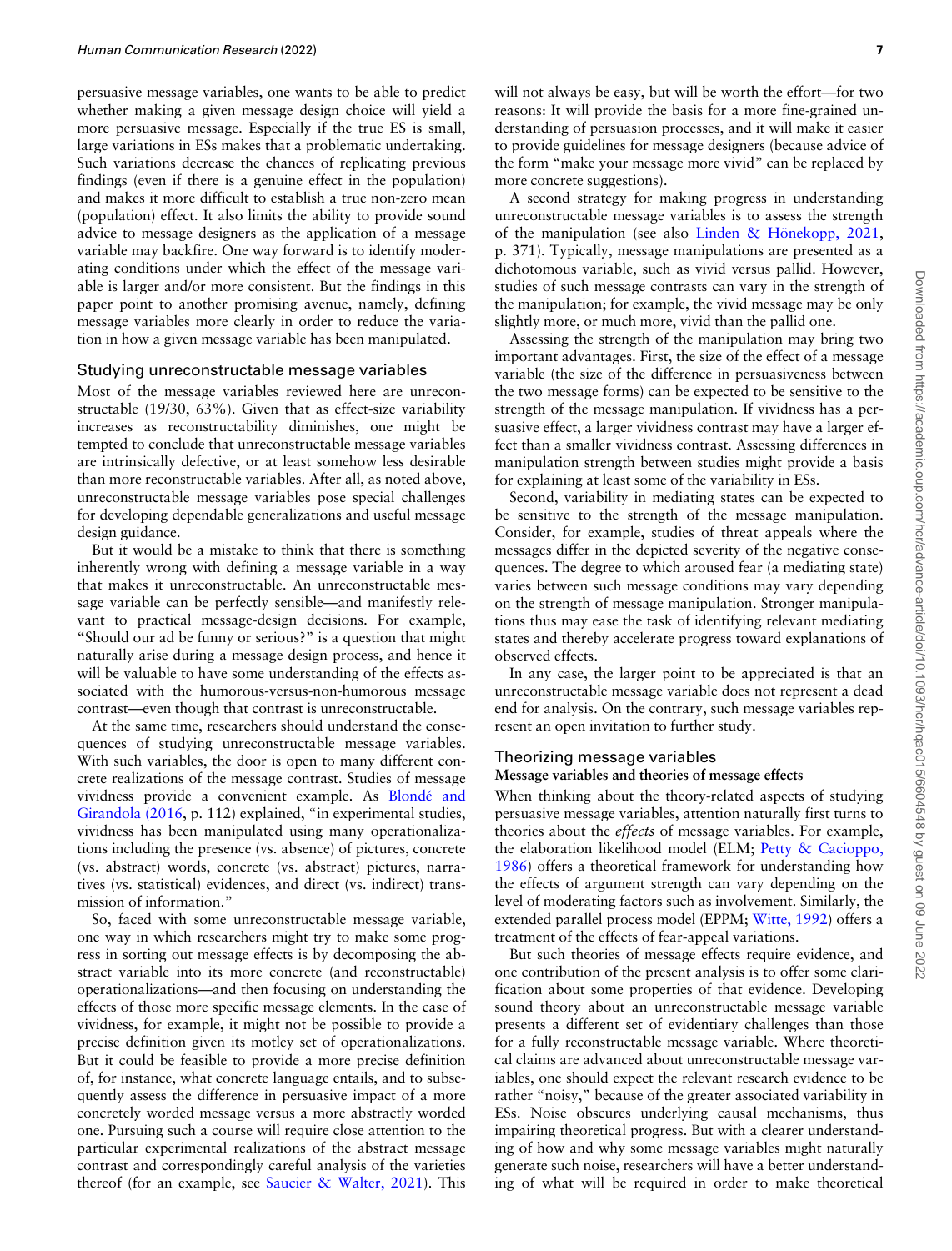progress in understanding message effects, especially where unreconstructable message variables are of interest.

And although the focus of the present analysis has been message variables studied for their roles in persuasive communication, there is no reason to assume that the value of concepts such as reconstructability is limited to that domain. So, for example, studies that focus on the effects of news-media message variables or entertainment-media message variables might usefully consider the degree to which the variables being examined are reconstructable. Where a given message variable is unreconstructable, one should expect to see greater variability of ESs, with correspondingly greater challenges in developing sound generalizations that can inform theories of message effects.

# Message variables as objects of theoretical attention

The analysis offered here also is a tentative first step along a new theoretical avenue, perhaps best described by contrast to the approach represented by familiar theories of message effects such as the ELM and EPPM. These sorts of theories are theoretical treatments of why this or that message variable might be expected to have this or that effect; these theories concern the effects of various specific message variables.

In contrast, the approach taken here does not involve theorizing about the effects of any specific message variable, but rather theorizing about the nature of message variables themselves: the properties of message variables, how message variables differ from one another, and so on. The property discussed here—reconstructability—is a dimension along which all message variables vary; thus reconstructability potentially represents one piece of a general theoretical analysis of message-variable attributes.

As another—speculative—example of a dimension along which persuasive message variables might differ, consider (what might be called) directionality. For some message variables, the direction of difference between the two forms might be expected to be relatively constant. For example, strongargument messages might be expected to consistently be more persuasive than weak-argument messages; the size of the persuasive advantage of strong-argument messages might vary, but the direction of difference could be constant. In contrast, for other message variables, the direction of difference between the two forms might be expected to vary. Consider, for example, argument explicitness, variation in the extent to which the components of the message's arguments (e.g., premises) are made explicit. It might be the case that greater explicitness enhances persuasiveness under some conditions (perhaps when the arguments are strong) but diminishes it in other cases (as when the arguments are weak).

In a sense, the nature of message variables is a remarkably undertheorized domain. Communication scholars have extensive theoretical equipment for describing messages. A question such as "How are these two persuasive messages similar and different?" can be answered with familiar conceptual apparatus: both messages are narratives, one is gain-framed and the other loss-framed, both are two-sided, and so on.

But there is not such theoretical equipment for describing message variables. A question such as "How are these two message variables similar and different?" does not immediately suggest possible answers. Individual message variables are commonly treated as distinctive objects, sui generis, not objects to be compared. Extant theoretical treatments of the effects of specific message variables are not conceptual frameworks for thinking generally about the properties of message variables.

The approach taken here focuses on message variables as themselves objects of theoretical attention; it represents a first-pass effort at unpacking properties of message variables that might be helpful in illuminating differences between message variables. Thus the present analysis points to the possibility that a broader theoretical analysis of message variables themselves might be valuable. For all that communication researchers are interested in message variables, there has been curiously little attention given to abstract analyses of the general properties of message variables—properties such as reconstructability.

# **Conclusion**

Message variables differ in their reconstructability—the degree to which one of the two messages in a pair can be deduced from the other. Examination of ESs associated with persuasive message variables reveals that as message variables become less reconstructable, the variability of the associated ESs increases—with consequent challenges for research progress and practical message design. Unreconstructable message variables thus require special attention in future research. More broadly, attention to message-variable properties such as reconstructability may shed light on how and why effects differ across message variables.

### Supplementary material

[Supplementary material](https://academic.oup.com/hcr/article-lookup/doi/10.1093/hcr/hqac015#supplementary-data) is available online at Human Communication Research

# Data availability

The data underlying this article are available in the article and in its online [supplementary material](https://academic.oup.com/hcr/article-lookup/doi/10.1093/hcr/hqac015#supplementary-data).

# Acknowledgments

We have no known conflict of interest to disclose. Thanks to Karin Fikkers for research assistance, and to Mike Allen, Britta Brugman, Christian Burgers, Chris Carpenter, Natascha de Hoog, Rick Lau, Nathan Walter, Ben White, and Kim Witte for providing additional information about their meta-analytic datasets.

# Author bio

Hans Hoeken is a professor of Communication & Information Studies in the Department of Languages, Literature, and Communication at Utrecht University; ORCID 0000-0002- 7535-1273. Daniel J. O'Keefe is the Owen L. Coon Professor in the Department of Communication Studies at Northwestern University; ORCID 0000-0003-1594-8892.

# **Notes**

1. The present focus is thus on what Linden and Hönekopp  $(2021)$ call heterogeneity: "the variability in population effect sizes" (p. 361). As they emphasize, this is something different from the property captured in "heterogeneity" measures such as  $I^2$ .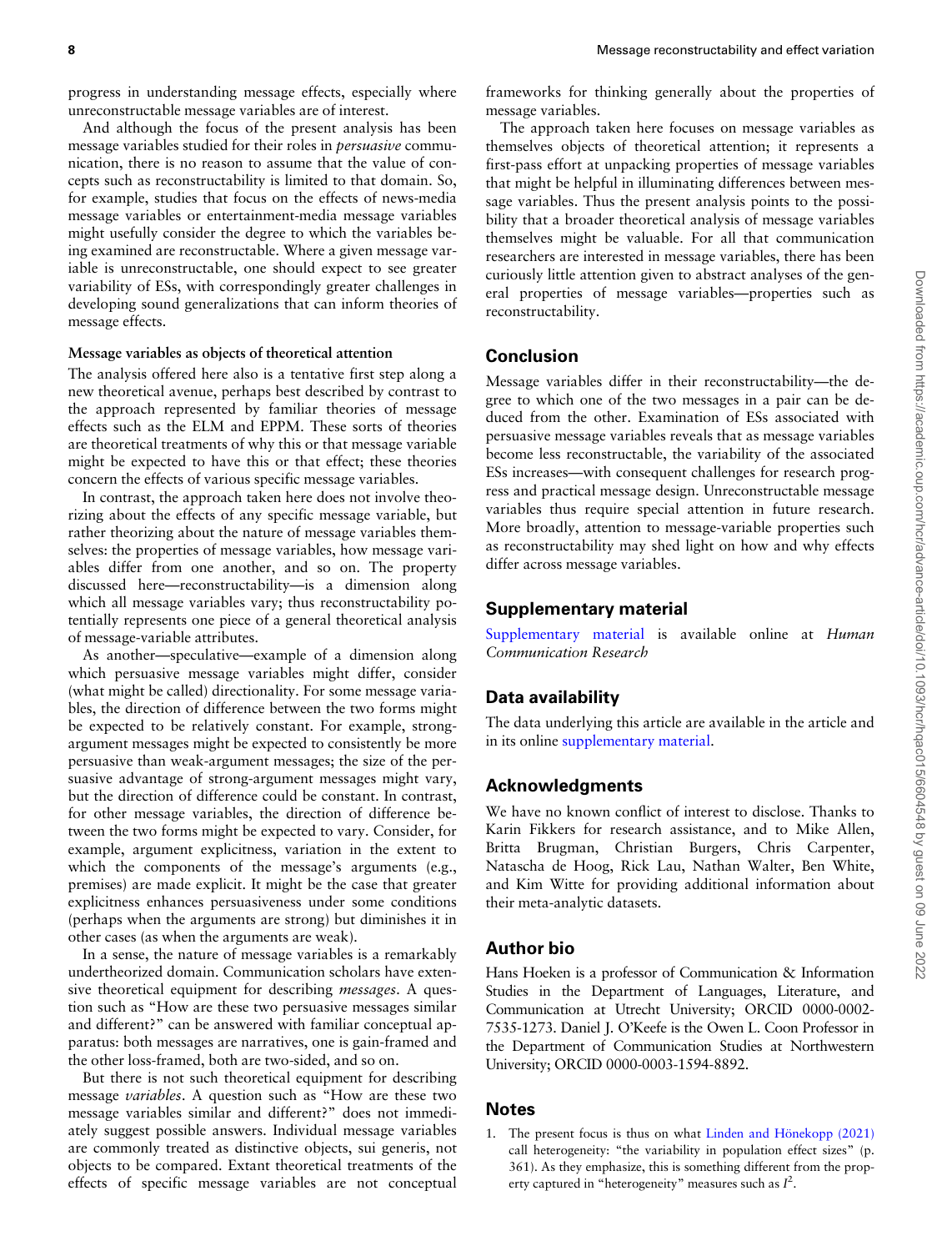- <span id="page-8-0"></span>2. T is the estimate of tau  $(\tau)$ , the (unobservable) standard deviation of the true ESs.  $T^2$  is the sample estimate of tau-squared  $(\tau^2)$ , the (unobservable) variance of the true ESs.
- 3. In contrast, [Rains et al.'s \(2018\)](#page-9-0) review of 37 "persuasion" metaanalyses included meta-analyses of (e.g.) the effects of forewarning, the effects of distraction, and factors influencing judgments of communicator credibility. These are certainly relevant to research questions about persuasion, but they do not concern the persuasive effects of message variables.
- 4. [O'Keefe's \(1999b\)](#page-9-0) review addressed persuasion ES heterogeneity, but it relied on  $I^2$ . As explained above,  $I^2$  is not an index of the absolute variability of ESs.
- 5. T is expressed in a metric corresponding to the metric used for the ESs (Borenstein et al., 2021, p. 112). The ES index used by [O'Keefe](#page-9-0) and Hoeken  $(2021)$  was r (correlation), so T is reported here in Fisher Z units.
- 6. We considered conducting significance tests (to compare the values of T and PI for different reconstructability categories) but realized such tests would be otiose. With so few cases (e.g., only five message variables classified as semi-reconstructable) any significance tests would be guaranteed to return a nonsignificant result. Candor thus compels us to say that one cannot rule out randomness as an explanation for the observed numerical differences.
- 7. The T values in the present report are expressed in Fisher Z units. Linden and Hönekopp (2021) reported  $T$  values expressed in  $d$ units (standardized mean differences), so their Ts have been converted to Fisher Z units for the present comparisons.

# **References**

- Allen, M. (1991). Meta-analysis comparing the persuasiveness of one-sided and two-sided messages. Western Journal of Speech Communication, 55(4), 390–404. [https://doi.org/10.1080/](https://doi.org/10.1080/10570319109374395) [10570319109374395](https://doi.org/10.1080/10570319109374395)
- Allen, M., & Preiss, R. W. (1997). Comparing the persuasiveness of narrative and statistical evidence using meta-analysis. Communication Research Reports, 14(2), 125–131. [https://doi.org/10.1080/](https://doi.org/10.1080/08824099709388654) [08824099709388654](https://doi.org/10.1080/08824099709388654)
- Birge, R. T. (1932). The calculation of errors by the method of least squares. Physical Review, 40 (2nd ser.), 207–227. [https://doi.org/10.](https://doi.org/10.1103/PhysRev.40.207) [1103/PhysRev.40.207](https://doi.org/10.1103/PhysRev.40.207)
- Blondé, J., & Girandola, F. (2016). Revealing the elusive effects of vividness: A meta-analysis of empirical evidences assessing the effect of vividness on persuasion. Social Influence, 11(2), 111–129. [https://](https://doi.org/10.1080/15534510.2016.1157096) [doi.org/10.1080/15534510.2016.1157096](https://doi.org/10.1080/15534510.2016.1157096)
- Bolkan, S., & Rains, S. A. (2017). The legitimization of paltry contributions as a compliance-gaining technique: A meta-analysis testing three explanations. Communication Research, 44(7), 976–996. <https://doi.org/10.1177/0093650215602308>
- Borenstein, M. (2019). Common mistakes in meta-analysis and how to avoid them. Biostat.
- Borenstein, M., Hedges, L. V., Higgins, J. P. T., & Rothstein, H. R. (2021). Introduction to meta-analysis (2nd ed.). Wiley.
- Borenstein, M., Higgins, J. P. T., Hedges, L. V., & Rothstein, H. R. (2017). Basics of meta-analysis:  $I^2$  is not an absolute measure of heterogeneity. Research Synthesis Methods, 8, 5–18. [https://doi.org/10.](https://doi.org/10.1002/jrsm.1230) [1002/jrsm.1230](https://doi.org/10.1002/jrsm.1230)
- Brugman, B. C., Burgers, C., & Vis, B. (2019). Metaphorical framing in political discourse through words vs. concepts: A meta-analysis. Language and Cognition, 11(1), 41–65. [https://doi.org/10.1017/lang](https://doi.org/10.1017/langcog.2019.5) [cog.2019.5](https://doi.org/10.1017/langcog.2019.5)
- Bryan, C. J., Tipton, E. & Yeager, D. S. (2021). Behavioural science is unlikely to change the world without a heterogeneity revolution. Nature Human Behaviour, 5, 980–989. [https://doi.org/10.1038/](https://doi.org/10.1038/s41562-021-01143-3) [s41562-021-01143-3](https://doi.org/10.1038/s41562-021-01143-3)
- Card, N. A. (2012). Applied meta-analysis for social science research. Guilford.
- Carpenter, C. J. (2013). A meta-analysis of the effectiveness of the "but you are free" compliance-gaining technique. Communication Studies, 64(1), 6–17. [https://doi.org/10.1080/10510974.2012.](https://doi.org/10.1080/10510974.2012.727941) [727941](https://doi.org/10.1080/10510974.2012.727941)
- Carpenter, C. J. (2015). A meta-analysis of the ELM's argument quality  $\times$  processing type predictions. Human Communication Research, 41(4), 501–534. <https://doi.org/10.1111/hcre.12054>
- Carpenter, C. J., & Boster, F. J. (2009). A meta-analysis of the effectiveness of the disrupt-then-reframe compliance gaining technique. Communication Reports, 22(2), 55–62. [https://doi.org/10.1080/](https://doi.org/10.1080/08934210903092590) [08934210903092590](https://doi.org/10.1080/08934210903092590)
- De Hoog, N., Stroebe, W., & de Wit, J. (2007). The impact of vulnerability to and severity of a health risk on processing and acceptance of fear-arousing communications: A meta-analysis. Review of General Psychology, 11(3), 258–285. [https://doi.org/10.1037/1089-2680.11.](https://doi.org/10.1037/1089-2680.11.3.258) [3.258](https://doi.org/10.1037/1089-2680.11.3.258)
- Dillard, J. P. (1998). Evaluating and using meta-analytic knowledge claims. In M. Allen & R. W. Preiss (Eds.), Persuasion: Advances through meta-analysis (pp. 257–270). Hampton Press.
- Gayle, B. M., Preiss, R. W., & Allen, M. (1998). Another look at the use of rhetorical questions. In M. Allen & R. W. Preiss (Eds.), Persuasion: Advances through meta-analysis (pp. 189–201). Hampton Press.
- Hamilton, M. A., & Hunter, J. E. (1998). The effect of language intensity on receiver evaluations of message, source, and topic. In M. Allen & R. W. Preiss (Eds.), Persuasion: Advances through meta-analysis (pp. 99–138). Hampton Press.
- Higgins, J. P. T., & Thompson, S. G. (2002). Quantifying heterogeneity in a meta-analysis. Statistics in Medicine, 21, 1539-1558. [https://doi.](https://doi.org/10.1002/sim.1186) [org/10.1002/sim.1186](https://doi.org/10.1002/sim.1186)
- Higgins, J. P. T., Thompson, S. G., Deeks, J. J., & Altman, D. G. (2003). Measuring inconsistency in meta-analyses. BMJ, 327, 557–560. <https://doi.org/10.1136/bmj.327.7414.557>
- Hoeken, H., Hornikx, J., & Linders, Y. (2020). The importance and use of normative criteria to manipulate argument quality. Journal of Advertising, 49(2), 195–201. [https://doi.org/10.1080/00913367.](https://doi.org/10.1080/00913367.2019.1663317) [2019.1663317](https://doi.org/10.1080/00913367.2019.1663317)
- Hornikx, J., & O'Keefe, D. J. (2009). Adapting consumer advertising appeals to cultural values: A meta-analytic review of effects on persuasiveness and ad liking. Annals of the International Communication Association, 33(1), 39–71. [https://doi.org/10.1080/](https://doi.org/10.1080/23808985.2009.11679084) [23808985.2009.11679084](https://doi.org/10.1080/23808985.2009.11679084)
- Huedo-Medina, T. B., Sánchez-Meca, J., Marín-Martínez, F., & Botella, J. (2006). Assessing heterogeneity in meta-analysis: Q statistic or  $I^2$ index? Psychological Methods, 11, 193–206. [https://doi.org/10.](https://doi.org/10.1037/1082-989X.11.2.193) [1037/1082-989X.11.2.193](https://doi.org/10.1037/1082-989X.11.2.193)
- IntHout, J., Ioannidis, J. P. A., Rovers, M. M., & Goeman, J. J. (2016). Plea for routinely presenting prediction intervals in meta-analysis. BMJ Open, 6, e010247. [https://doi.org/10.1136/bmjopen-2015-](https://doi.org/10.1136/bmjopen-2015-010247) [010247](https://doi.org/10.1136/bmjopen-2015-010247)
- Kenny, D. A., & Judd, C. M. (2019). The unappreciated heterogeneity of effect sizes: Implications for power, precision, planning of research, and replication. Psychological Methods, 24(5), 578-589. <https://doi.org/10.1037/met0000209>
- Lau, R. R., Sigelman, L., & Rovner, I. B. (2007). The effects of negative political campaigns: A meta-analytic reassessment. Journal of Politics, 69(4), 1176–1209. [https://doi.org/10.1111/j.1468-2508.](https://doi.org/10.1111/j.1468-2508.2007.00618.x) [2007.00618.x](https://doi.org/10.1111/j.1468-2508.2007.00618.x)
- Lee, S., & Feeley, T. H. (2016). The identifiable victim effect: A meta-analytic review. Social Influence, 11(3), 199-215. [https://doi.](https://doi.org/10.1080/15534510.2016.1216891) [org/10.1080/15534510.2016.1216891](https://doi.org/10.1080/15534510.2016.1216891)
- Lee, S., Moon, S.-I., & Feeley, T. H. (2019). The 'that's-not-all' compliance-gaining technique: When does it work? Social Influence, 14(2), 25–39. <https://doi.org/10.1080/15534510.2019.1634146>
- Levine, T. R., & Weber, R. (2020). Unresolved heterogeneity in meta-analysis: Combined construct invalidity, confounding, and other challenges to understanding mean effect sizes. Human Communication Research, 46(2-3), 343–354. [https://doi.org/10.](https://doi.org/10.1093/hcr/hqz019) [1093/hcr/hqz019](https://doi.org/10.1093/hcr/hqz019)